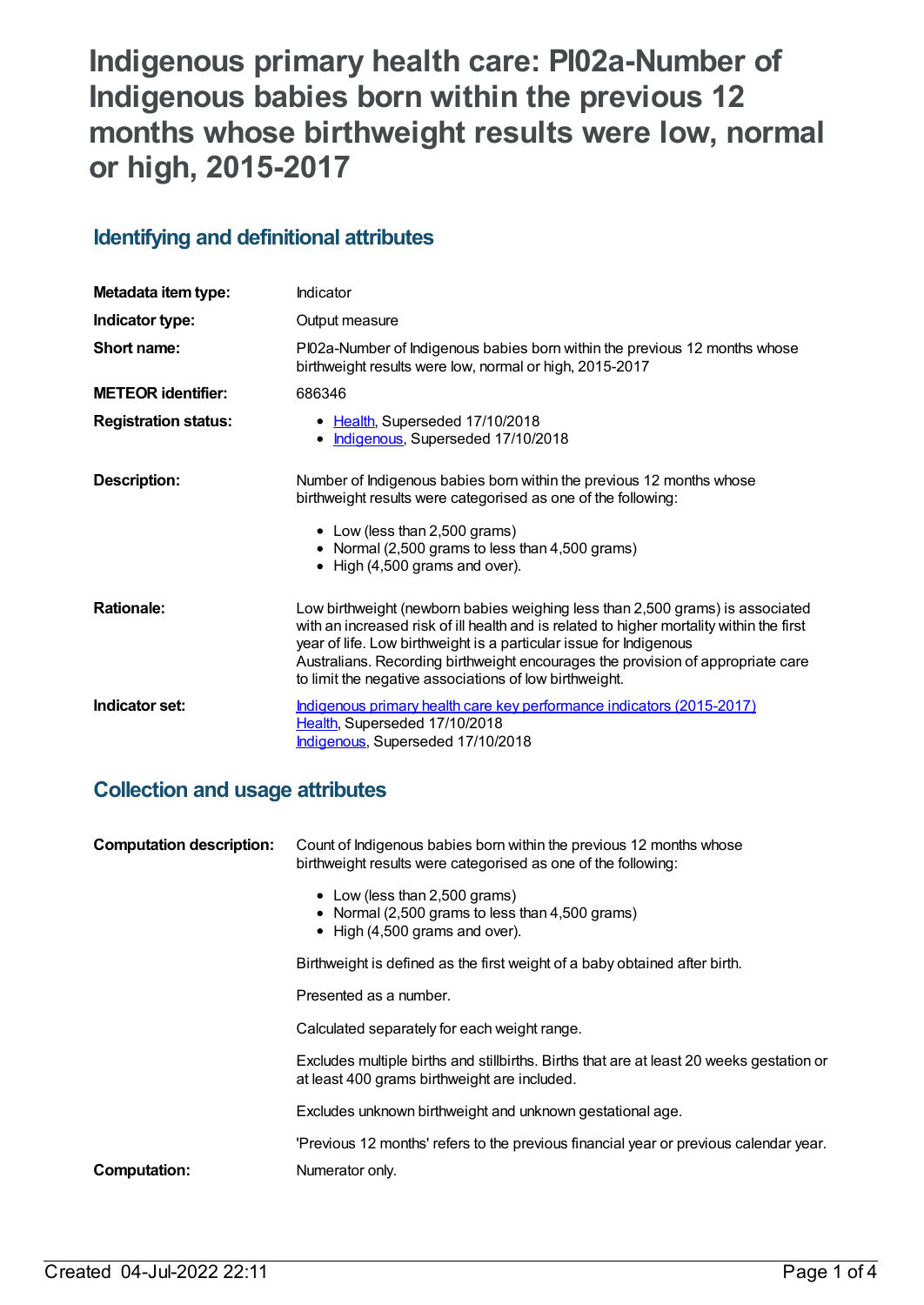**Numerator:** Calculation A: Number of Indigenous babies born within the previous 12 months whose birthweight was recorded at the primary health-care service with a result categorised as low (less than 2,500 grams).

> Calculation B: Number of Indigenous babies born within the previous 12 months whose birthweight was recorded at the primary health-care service with a result categorised as normal (2,500 grams to less than 4,500 grams).

Calculation C: Number of Indigenous babies born within the previous 12 months whose birthweight was recorded at the primary health-care service with a result categorised as high (4,500 grams and over).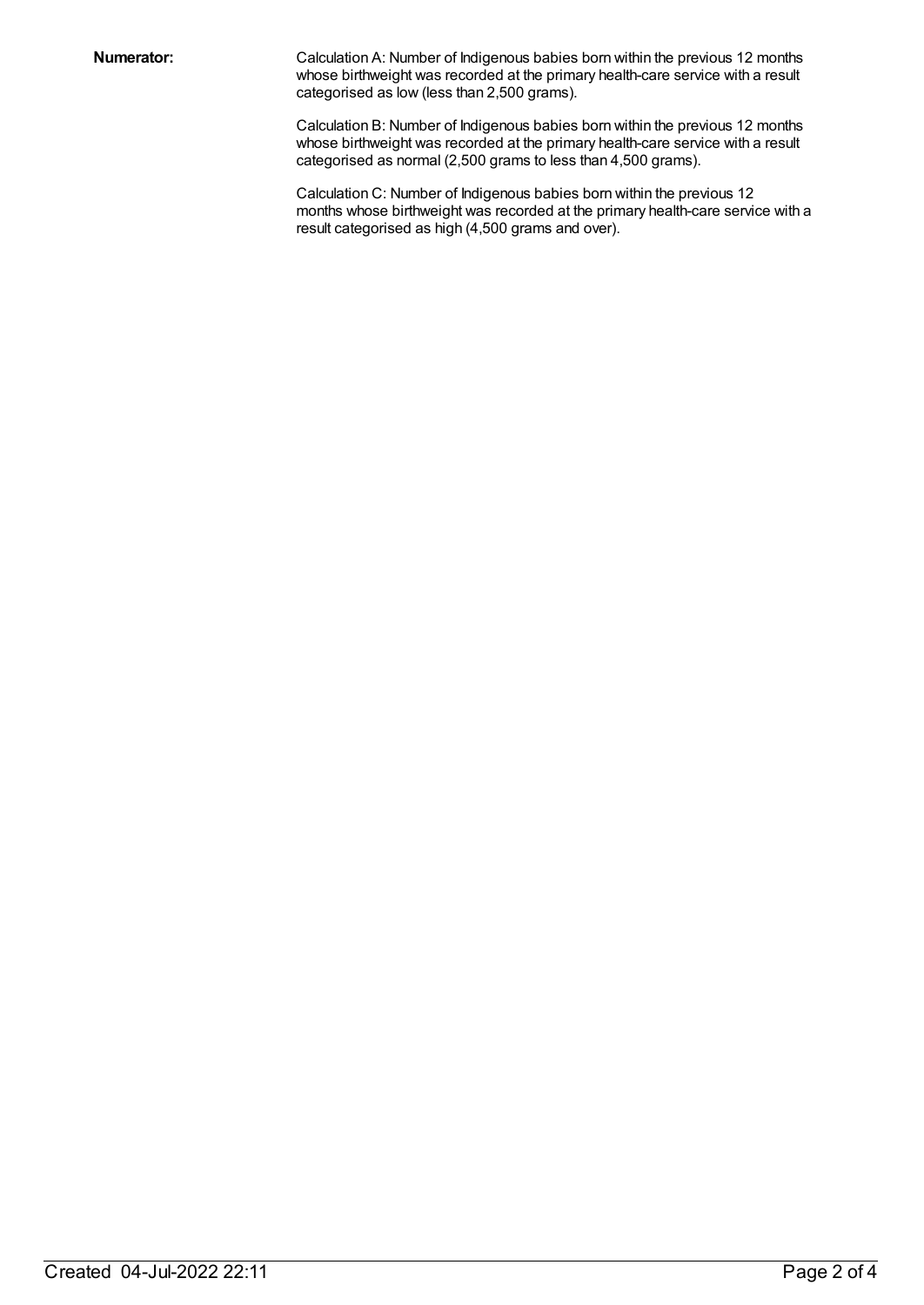[Birth—birth](https://meteor.aihw.gov.au/content/269949) status, code N

**Data Source**

[Indigenous](https://meteor.aihw.gov.au/content/430643) primary health care data collection

**NMDS / DSS**

[Indigenous](https://meteor.aihw.gov.au/content/686603) primary health care NBEDS 2017–18

**Guide for use**

Only live births are included.

#### **Data Element / Data Set**

[Birth—birth](https://meteor.aihw.gov.au/content/459938) weight, code N

**Data Source**

[Indigenous](https://meteor.aihw.gov.au/content/430643) primary health care data collection

**NMDS / DSS**

[Indigenous](https://meteor.aihw.gov.au/content/686603) primary health care NBEDS 2017–18

#### **Data Element / Data Set**

Birth [event—birth](https://meteor.aihw.gov.au/content/482409) plurality, code N

**Data Source**

[Indigenous](https://meteor.aihw.gov.au/content/430643) primary health care data collection

**NMDS / DSS**

[Indigenous](https://meteor.aihw.gov.au/content/686603) primary health care NBEDS 2017–18

**Guide for use**

Only singleton births are included.

### **Data Element / Data Set**

[Person—Indigenous](https://meteor.aihw.gov.au/content/602543) status, code N

#### **Data Source**

[Indigenous](https://meteor.aihw.gov.au/content/430643) primary health care data collection

**NMDS / DSS**

[Indigenous](https://meteor.aihw.gov.au/content/686603) primary health care NBEDS 2017–18

#### **Guide for use**

The baby is considered Indigenous if one or both parents identify as Indigenous.

The implementation start date for this data element in the Indigenous primary health care NBEDS 2017-18 is 1 December 2017.

### **Representational attributes**

**Data type:** Real